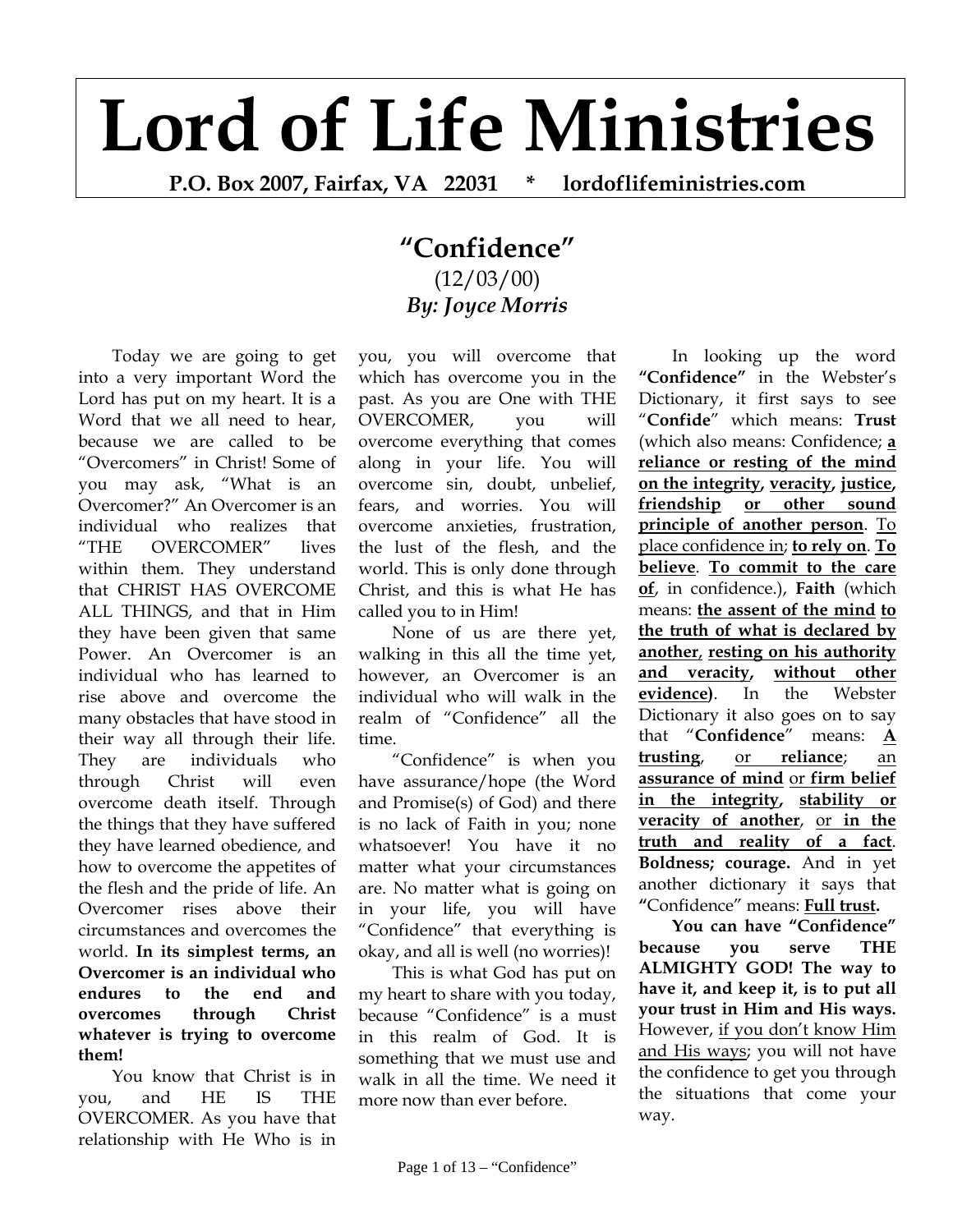## **If you have the "Confidence" of God**, **you can walk through any thing, situation, or circumstance in your life.**

 Sometimes when we're facing a problem, (because of the appearance of things) our mind is troubled and bombarded with one negative thought after another. However, no matter what the problem, we have learned through experience and the things that we have suffered, to immediately turn to Him in prayer; to talk things over with Him - believing and trusting in Him, His Word, and His ways. As we do, He not only takes us through the problems in front of us, but also He causes us to rise above them in confidence, where we can once again experience His Rest, Righteousness, Peace, and Joy.

At times we have all been very weak and worried about our circumstances and situations. But why have we been weak? Sometimes, because of all the things we have had to endure and walk through in our lives. The negative and often painful experiences, disappointments, rejections, betrayals, thoughts, feelings, and memories of the past have left their mark upon what feels like our "weary" and "beaten" soul. Because of all the things we carry with us in our soul, the affects of the past have left us sometimes feeling trapped and weighted down, bound, fearful, and lacking the confidence we need to move forward and overcome what is standing in our way and trying to overcome us.

To give you an example, the Lord showed me one thing in particular about myself. He showed me that when I was little, I was strictly ruled over by my mother and father; and even by my brothers. So what did I do about it? When I was old enough, I got married! I skipped going to college, and for the next 25 years I was ruled over and controlled by my husband. I had no confidence whatsoever. I lived in fear; and when an individual lives in fear, they have no confidence.

The point I'm trying to make here is: when we're put down and controlled by others, all that stuff (the hurts and memories/ negative thoughts and feelings) gets stored away in our soul as great weights that we carry with us wherever we go. Carrying these great weights everywhere leaves us weak in our soul and often afraid, lacking the confidence to rise up and overcome those things that stand in our way of being, doing, and possessing all that God has set before us and called us to in Him.

Another thing that will take away your confidence is your own **"disobedience"**, because when you disobey God you harden your heart against Him. Your heart hardens because of sin!

Hebrews 3:14-15 says, *"For we are made partakers of Christ, if we hold the beginning of our confidence stedfast unto the end; While it is said, To day if ye will hear His Voice, harden not your hearts, as in the provocation."* This same verse in the Amplified Bible says, "*For we have become fellows with Christ (the Messiah) and share in all He has for us, if only we hold our first newborn confidence and original assured expectation [in virtue of which* 

*we are believers] firm and unshaken to the end. Then while it is [still] called Today, if you would hear His Voice and when you hear It, do not harden your hearts as in the rebellion [in the desert, when the people provoked and irritated and embittered God against them]."* I don't care who you are or what anyone else tells you, if God has told you not to do something and you choose to do it anyway

If God has given you Divine instructions (*"…If you have heard His Voice…"*) and shown you exactly what He wants you to do, and you don't do it, unbelief immediately sets in. 1Samuel 15:23 says, *"…rebellion is as the sin of witchcraft, and stubbornness is as iniquity and idolatry. Because thou hast rejected the Word of the LORD, He hath also rejected thee from being king."* John 16:6 says, *"If a man abide not in Me, he is cast forth as a branch, and is withered; and men gather them, and cast them into the fire* (hells of their own mind)**,** *and they are burned."* Finally your heart hardens towards God. It happens every time; and when your heart hardens, you no longer have confidence. You have guilt!

**"Guilt"** is another thing that keeps you from walking in the confidence of God, because guilt is the result of sin! Have you ever noticed that every time you get the strong desire to go ever deeper and whole heartedly with God, that as soon as you begin to go full force with great confidence and excitement in life, the next thing you know something comes around the corner to cause your thoughts to wander off track and snare you?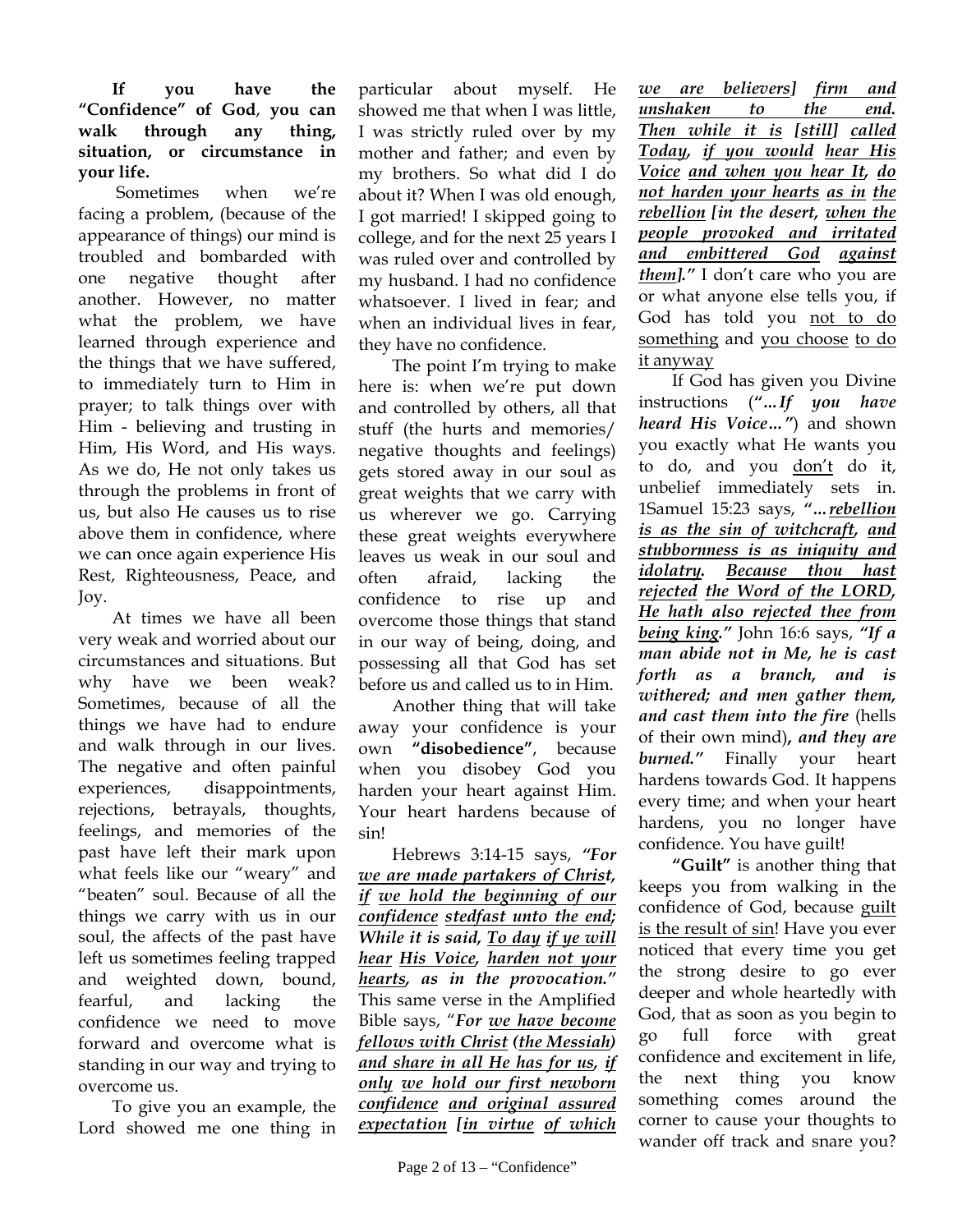One minute you are enthusiastic about life and your relationship with the Lord, and the next you may find yourself snared and overcome by the guilt of sin and your confidence gone. Sometimes it might even come in the form of a thought/memory of something you did a long time ago.

 However, you don't have to stay in that condition. You can get back in that place of confidence by allowing the Overcomer that is in you to strengthen and empower you! If you remain in your union and relationship with Him, you can have the confidence of knowing that, *"I can do all things through Christ which strengtheneth me"* (Philippians 4:13). IN HIM you will be strengthened! **No matter what is going on in your life, IN CHRIST YOU HAVE THE VICTORY!** 

Your mind may be bombarded with every kind of thought imaginable, and when you turn your attention to those thoughts rather than put your trust in Him and His ways - the next thing you know you have lost the confidence you had. But all you need to do to get your confidence back again is to get in prayer. Have you ever experienced that? I'm sure you have. **Along with Prayer - Faith, Assurance, Confidence, and Praise are what we need to carry us through our daily walk, even unto the end.**

Have you ever noticed that "confidence" drives away unbelief? When you put your confidence in God in any given situation, it will drive away all those thoughts that bombard and fill your mind. When you put your trust in Him, it will drive

away all of those negative thoughts that try to snare and knock you down.

**"Confidence" drives away doubt! It drives away fear! It drives away unbelief, anxieties, and worries!** You can tell when someone is walking in the realm of confidence, because they are confident in God and not in their own abilities and strength. Even though all hell breaks loose in their life, they know that they will get through it - because He is with them always. They know Him, and how He operates. They know that they can trust Him no matter what the situation is. No matter how negative it may appear through their five senses and natural mind, God is in control and will take them through it in Victory.

They have learned to recognize the tricks of the enemy; and how to be Victorious in Christ. They have learned how to deal with temptation and nip it in the bud, because **"temptation"** is another thing that will take away your confidence - if you let it.

How do you face temptation? You must know that it is death. You need to understand that fact, and when temptation comes your way, know that it is there to take you out of that Victorious walk in Christ. It is used to get you out of that narrow path of simplicity where your goal and single purpose is to press toward the mark for the prize of the high calling of God in Christ Jesus. It will reveal and expose those weak areas in you; that you have yet to overcome.

You can overcome temptation when you recognize it for what it is, and immediately rejoice: saying, "God, I thank you for revealing this weak area in me. I am willing to let you deal with it, because IN YOU I AM MORE THAN A CONQUERER. I can do this!" There is nothing in your life that you cannot conquer. **You can overcome anything when you are IN CHRIST!**

Temptation can come in many forms. It can come through people who tempt you to take advice from them. When you listen to and follow the advice of people speaking a word that is not coming from the Spirit of the Lord, you can lose your confidence. Look at Job. Job hadn't committed any sin, but what did God do? He sent the sifter to Job to try (test) him. Did He not? Job also had a bunch of friends who said that he must have committed some great sin. They all said that, "He must have done something really bad for all the things that were happening to him, because those kinds of things only happen to those who sow wickedness." Read Job chapter 4 and you will see how they misjudged him. What they were really doing was tearing down his confidence and robbing him of hope. On top of all that he had already been through through their words and advice/counsel, they made him even more depressed.

This is the reason why we are not to take advice from the carnal mind. If you listen to what is coming out of the carnal mind, you are feeding upon death, and will lose the confidence you have in Christ. The reason why we lose our confidence when we start to believe a lie, is because we enter into unbelief; and the fruit (or result) of our unbelief is that it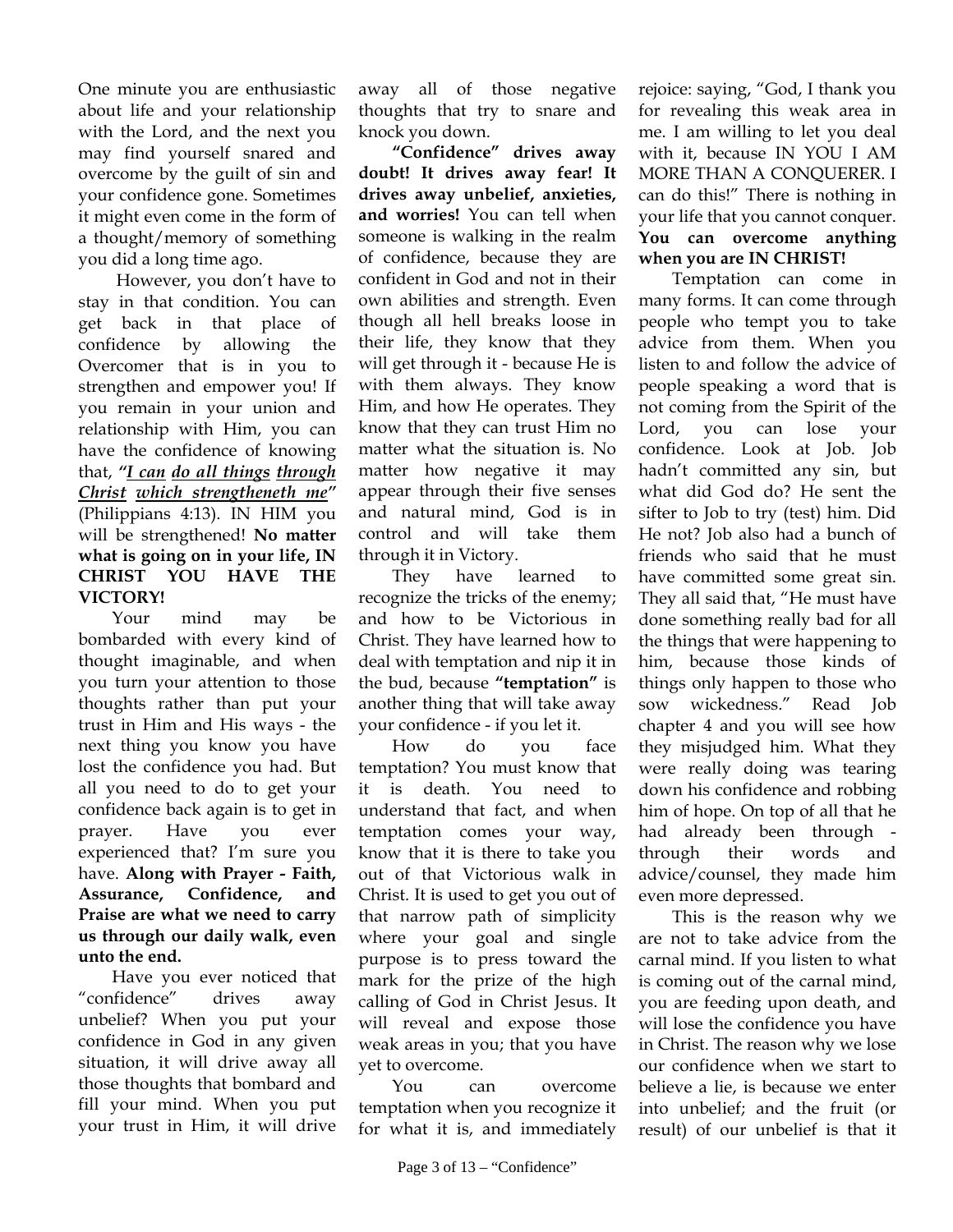takes away or removes us from that place of confidence/trust in God. We have learned that when temptation comes to tear us down and rob us, we need to go within and say, "God, I thank You! Thank You for helping me to see the tempter. I see the tempter right in front of me trying to get me to do this thing and believe a lie. I thank You Lord, that I can overcome this thing through Christ, that You are my strength and have taught me the right thing to do. I Thank You for showing me my weak area, now help me to be strong in this area through You and your Strength Lord. I thank You Lord, that when I am weak, You are strong."

When temptation comes (in what ever form it takes on) you need to look First to Jesus. Then through His eyes you need to take a good look at what it is that is tempting you to learn where you are still weak, and so that you can surrender it to God. When temptation comes you need to say, "I know who I am in Christ. I know who the tempter is and what he is trying to do. I know that it is death and not Life. I am choosing between Life and death every day, and I will choose Life, because I do not want to lose my confidence and boldness that is in Christ. I do not want to lose this Victorious Life that I have in Christ. Why should I go back down into hells of my mind to suffer and be tormented, when I can experience God's Righteousness (Right Thinking) Peace, and Joy? Why should I yield to something and settle for that which is temporal, when I can have and experience that which is Eternal now? Why

should I yield to it and fail this test?"

All Overcomers need to be tested. This is what happened to Israel in the wilderness as well. Israel was tested, but could not enter into what God wanted them to because they never learned to walk in confidence. They never learned to take God at His Word, believing and trusting that He would do all that He said He would do. Instead, they walked in rebellion and disobedience. Their hearts were hardened towards God. Even though the works were finished from the foundation of the world, the Word preached to them was never mixed with Faith; and because of unbelief, Israel never entered into the Rest that God had promised them.

God wants you to face the things/areas of your life you are tempted in, by recognizing them for what they are (areas that are not yet like Christ), and by exercising your confidence/trust in Christ, allow Him to deal with and consume these things in you. Knowing that the Overcomer is in you, you can overcome anything through Christ who strengthens you. You can Trust Him and allow Him to change those areas in you that need to change; and IN HIM walk in the Life that God has called you to!

 Confidence comes by meditating on the Word of God. It comes by spending time with Him in prayer. It comes by knowing His ways, experiencing Him daily in our walk through a relationship and Union with Him. Sometimes thoughts do bombard your mind, and it is in those times more than ever that you need to draw close to Him and meditate on His Word. It is during these times that by Faith we need to press ever deeper into Him and His Glorious Rest, and allow Him/the Overcomer to have His way in and through us!

 Sometimes you might get discouraged and be tempted to murmur and complain, and get upset just like Israel did. But what's the point in doing that? When you do this, you are wasting your time and energy on nothing but death. By murmuring and complaining you only go deeper into the hells of your mind. Remember that confidence comes by meditating on the Word of the Lord.

We all get discouraged at times; but we don't have to stay that way. We know what to do about it. We cannot put our trust in anyone but God, because we cannot have confidence in the flesh. HE GIVES US, and IS THE SOURCE OF the CONFIDENCE WE NEED.

I recently spoke with a sister in the Lord who was telling me about all the struggles she was having in her relationship with her husband. I have heard so many stories like hers just in the past week alone. When you have an unhappy relationship with your mate, you have to come to the place in God where you rise above it and don't let it bother you anymore, because you can't change that person's walk. If you have a close walk with the Lord, and your mate does not, their behavior and actions will not be like yours. All you can do is release them to the Lord to be who they are, and work out your own salvation in the Lord.

Philippians 2:12-15 says, *"Wherefore, my beloved, as ye*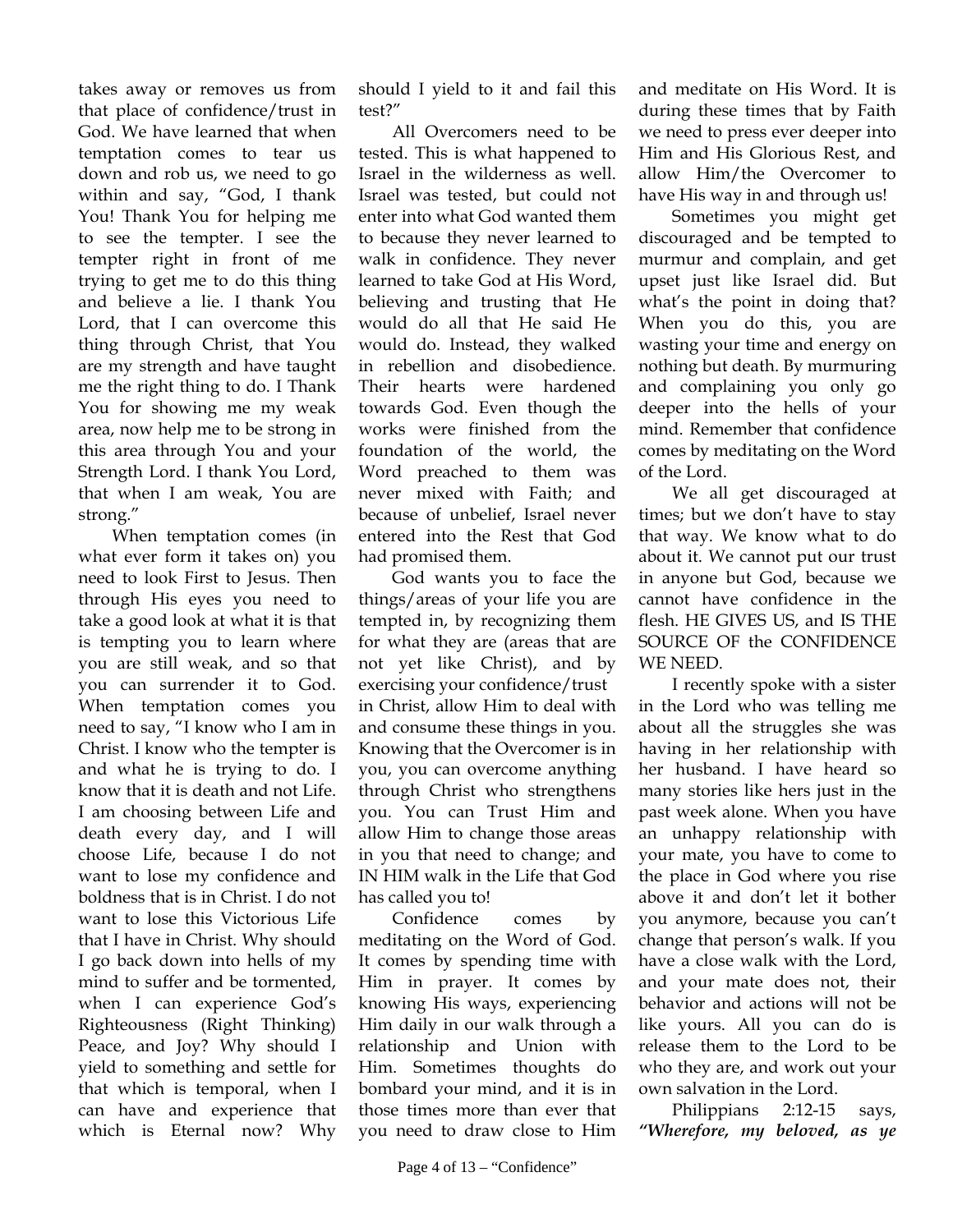*have always obeyed, not as in my presence only, but now much more in my absence, work out your own salvation with fear and trembling. For it is God which worketh in you both to will and to do of His good pleasure. Do all things without murmurings and disputings: That ye may be blameless and harmless, the sons of God, without rebuke, in the midst of a crooked and perverse nation, among whom ye shine as lights in the world."* As you stay in that Rest in God, you will be able to let your mate be who he or she is.

God has called you to walk in the confidence and knowledge of who you are in Him. However, some of God's sons aren't fully awake yet, and do not know who they are in Him. If they knew who they are and the position to which they have been called in Christ, they would not yield to temptations.

 What will rob you of your confidence? For one thing: **"Fear"**. Fear will cancel out your confidence and cause you to forget who you are in Him. Sometimes you have thoughts of guilt buried deep in your soul, resulting from past experiences as a child or some other time in your life. The guilt that is buried deep in your soul causes you to have low self-esteem.

 I know so many people with low self-esteem as the result of being brow beaten all their life, abused, and being told that they are no good and will never amount to anything. Because of what they've been though, they learned to believe a lie that is so engrained in them that it is buried in their subconscious of their mind. It is hard for them to

realize that it is even there within them. They get little spurts of confidence every now and then, but if someone comes along with a negative comment, remark, or lie, it sends them right into the hellish depression of their mind. This is the reason why it takes some people longer to change and come forth in Truth of who they are in God than others. This is also the reason why we are not to judge one another. We don't know what that other person has been through in the past and must overcome in their mind now. Some have gone through a great deal more than others. It also takes some longer to grow and mature in God than others; and to overcome the weak areas within them where they have been tempted in the past.

 As we have said, fear will cause you to loose your confidence; and that is when you start focusing on your circumstances, rather than on what God has said. When you focus on your circumstances and feed upon the thoughts of fear that come in your mind, your confidence is shaken. Even so, many of you are staying more and more in the flow of the Spirit.

 Just like in poor Job's situation, another stumbling block can be **"bad advice from others"**. For a time Job listened to a lot of really bad advice from his friends. They were so sure that that they knew what was wrong in his life; but their advice was untrue, and caused him to lose his confidence.

 Another stumbling block is **"sin"** and **"disobedience"**. True "Confidence" is knowing who God is; that He is in control, and nothing can come our way unless

He allows it. If God does allow something to come our way He has a purpose in it, *"And we know that all things work together for good to them that love God, to them who are the called according to His purpose."* (Romans 8:28). Because of the realm that we are in, we have confidence in God, and know Him. Romans 8:37-39 says, *"…in all these things we are more than conquerors through Him that loved us. For I am persuaded, that neither death, nor life, nor angels, nor principalities, nor powers, nor things present, nor things to come, Nor height, nor depth, nor any other creature, shall be able to separate us from the love of God, which is in Christ Jesus our Lord."* Nothing and nobody can separate you from the Love of God; not even death!

 Knowing who God IS, and who you ARE IN HIM, will keep your Confidence in Him! Knowing that His Word and Promises, as well as what He has spoken to you (directly and through others) is all True - is a comfort and a strength to you, so that no matter what comes to shake your confidence, you will always have the Victory in Him. When those around you are acting up and coming at you, you can remember the Promises He gave you and remain in confidence. In all circumstances you will find your confidence in Him; and in Him alone!

I tell you, this is the hour that we need to have confidence. We need to have the Lord's Confidence to take us right through to the end (result/finish/goal) of our walk in Christ. David wrote in Psalm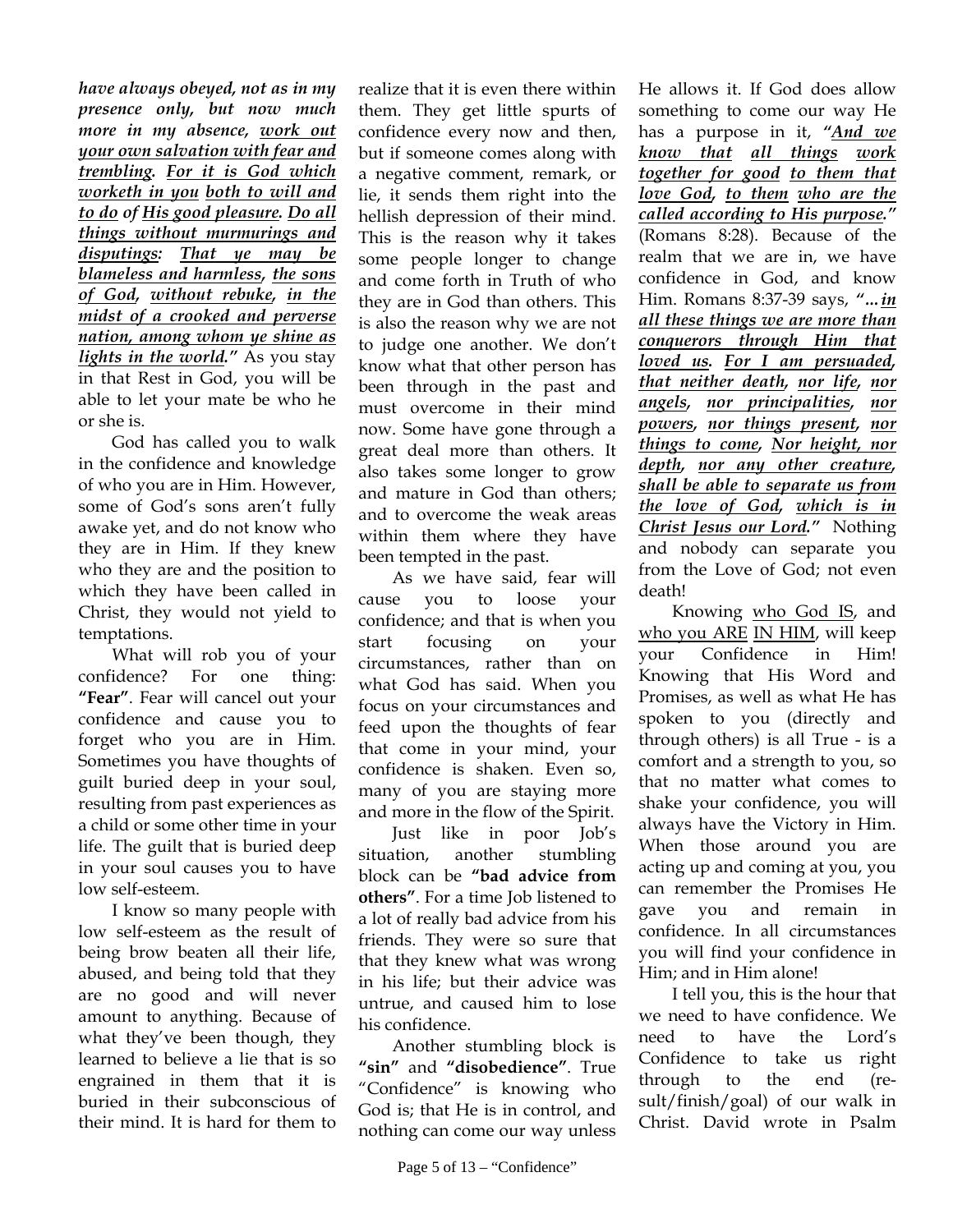## 73:26-28, *"My flesh and my heart faileth: but GOD IS MY STRENGTH, AND MY POR-TION FOR EVER. For, lo, they that are far from thee shall perish: thou hast destroyed all them that go a whoring from thee. But IT IS GOOD FOR ME TO DRAW NEAR TO GOD: I HAVE PUT MY TRUST IN THE LORD GOD, THAT I MIGHT DECLARE ALL THY WORKS."*

In Hebrews chapter 10, the Lord tells us how we are to come before Him, and make our requests known to Him in prayer. He tells us that with boldness we are to enter into the Holy of Holies through the Blood of Christ and come boldly before the Throne of God. That when we come boldly behind the veil and into His Presence, we are to draw near to Him with a true heart and the full assurance and confidence of knowing in our heart that He hears us. Not many people have that kind of assurance or confidence in God, that He even hears them. They lack this assurance and confidence because they are so weighted down with all the thoughts and problems that they carry within their own mind; and as a result of this, in their own mind/soul they have actually become greater (more important) than God. In other words, God takes a back seat to all that is in their mind and what is going on in their life.

We want to look at Hebrews 10:19-39, beginning at verse 19 where it says, *"Having therefore, brethren, BOLDNESS TO ENTER INTO THE HOLIEST BY THE BLOOD OF JESUS…"*. In other words, God is saying that in order to pray we must go within, because the Kingdom of God and

the Throne of God are within us. In addition to this, He doesn't want us to come into His Presence like we are walking on egg shells, He says that **we are to COME WITH BOLDNESS** (the Amplified Bibles says, *"full freedom and confidence"*) **to talk with God.** You can boldly say that, "I am going to talk with God face to face." Not by anything that we did; or by how great we are; but because of what Jesus did for us on the cross - we can come boldly (with confidence) to talk with our Father in the most Holy place of all/the Holy of Holies, any time we want! **We can come right into the Presence of God and know with full assurance that as we are communing with the Father - we are there (in the Holy of Holies).** We are not hoping and trying to get there – we are there! Do you understand what I am saying? Because of what Jesus did on the cross, the veil was (past tense) rent so that **WE CAN BOLDLY ENTER IN NOW.** Not somewhere down the road when we die and go to heaven - NOW!

This is the purpose (or reason) for God saying what He did in Amos 9:11-15 and Acts 15:16-17. To paraphrase what God is saying through these scriptures, He is saying that, "I will raise up and build again the tabernacle of David that the residue of men and all the Gentiles might seek after the Lord by whom His Name is called (meaning all those who have taken on the Nature of God). They will enter in and go out no more." The reason why He wants to restore the tabernacle of David (in and within a people), is because in the tabernacle of David there was no veil.

David had an intimate relationship with the Father and understood that he could come boldly to His Father anytime he wanted, and talk about anything. He could talk about his enemies and problems. He could talk to the Father about anything, and that is where David got his strength and confidence from. With every obstacle/enemy that stood before David to destroy him, he knew within that the Father was always with him; that he could always turn to Him in prayer; and as David so frequently did out of his Love for God - in worship and in praise! If you don't know God personally, then how can you trust Him?

*"Having therefore, brethren, boldness to enter into the holiest by the blood of Jesus, "By a new and living way* (Jesus said in John 14:6, *"…I am the Way, the Truth, and the Life: no man cometh unto the Father, but by Me"*)*, which He hath consecrated for us, THROUGH THE VEIL, that is to say, His flesh; And having an High Priest over the house of God; LET US DRAW NEAR WITH A TRUE HEART…".* In other words, when you come before the Lord, be honest with Him (and respect Him). 1John 5:14-15 says, *"And this is the confidence that we have in Him, that, if we ask any thing according to HIS WILL, He heareth us: And if we know that He hear us, whatsoever we ask, we know that we have the petitions that we desired of Him."* 

Continuing on in Hebrews 10:22-23 it says, *"IN FULL ASSURANCE OF FAITH, having our hearts sprinkled from an evil*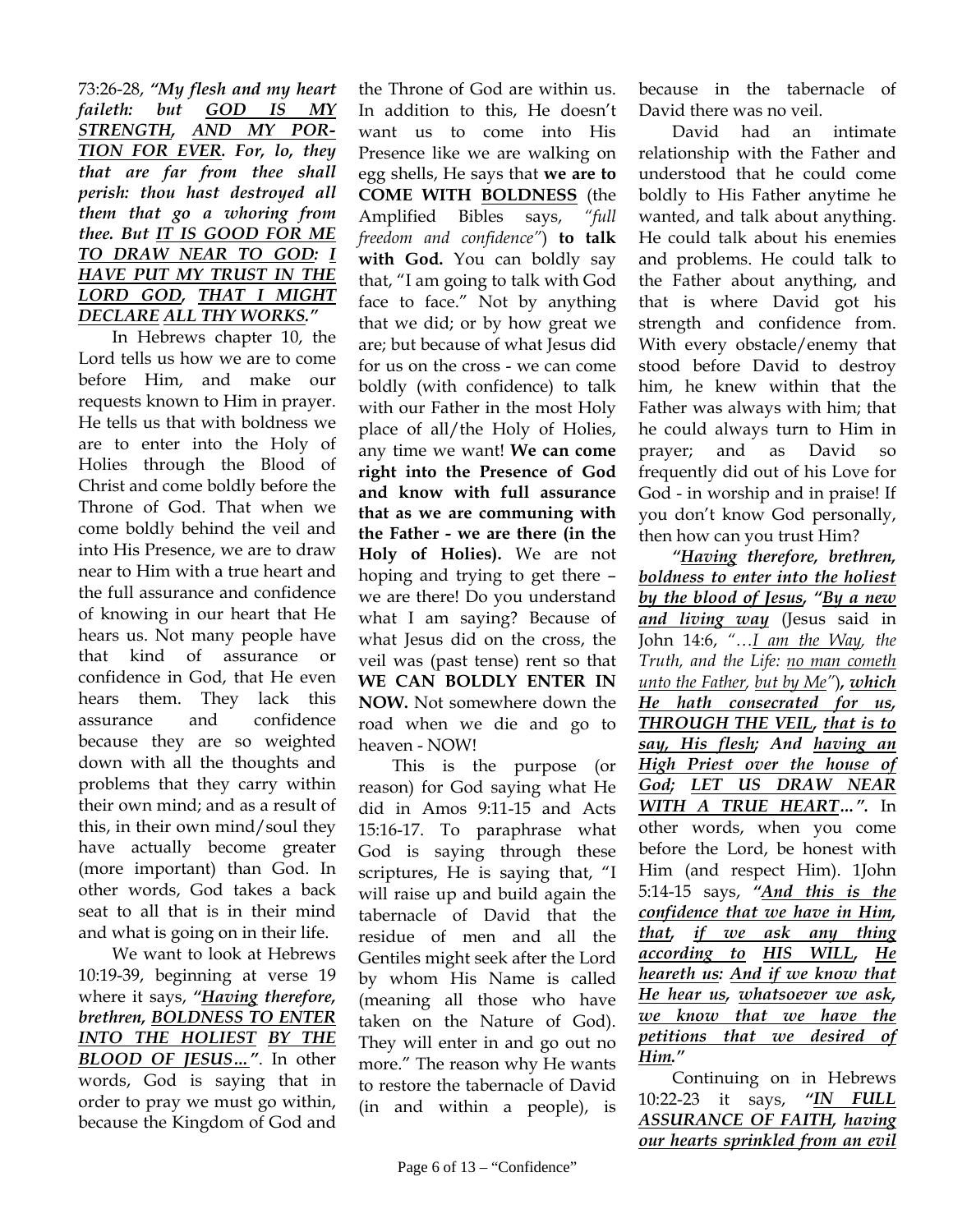*conscience* (in the Amplified Bible it says, *"having our hearts sprinkled and purified from a guilty (evil) conscience"*)*, and our bodies washed with pure water. LET US HOLD FAST the profession of our faith WITHOUT WAVERING; (for He is faithful that promised;)."* Don't waver back and forth, believing one minute and not the next remain/stay in the confidence of Faith. *"And let us consider one another to provoke* (each other) *unto Love and to good works: Not forsaking the assembling of ourselves together, as the manner of some is; but exhorting* (encouraging) *one another: and so much the more, as ye see the day approaching."*

If you remember back, we said earlier that sin is one thing that takes away our confidence. Now in verses 26 and 27 it says, *"For IF WE SIN WILLFULLY AFTER WE HAVE RECEIVED THE KNOWLEDGE OF THE TRUTH, THERE REMAINETH NO MORE SACRIFICE FOR SINS, But a certain fearful looking for of judgment and fiery indignation, which shall devour the adversaries. HE THAT DESPISESD MOSES' LAW DIED WITHOUT MERCY under two or three witnesses:"* In other words, everyone that despised the things that God gave them through Moses', died in the wilderness because they chose to live in and according to their own soul; rather than in the Confidence/Faith of God.

It goes on to say in verse 29, *"…of how much SORER PUNISHMENT, suppose ye, shall be thought worthy, WHO HATH TROODEN UNDER FOOT THE SON OF GOD, and HATH COUNTHED THE BLOOD OF* 

*THE COVENANT, wherewith he was sanctified, AN UNHOLY THING, and HATH DONE DESPITE* (outwardly) *UNTO*  (against) *THE SPIRIT OF GRACE?"* So what does this mean? You are a son of God. 1John 3:1-2 *"Behold, what manner of Love the Father hath bestowed upon us, that we should be called THE SONS OF GOD: therefore the world knoweth us not, because it knew HIM not. Beloved, NOW ARE WE THE SONS OF GOD, and it doth not yet appear what we shall be: but we know that, when He shall appear, we shall be like Him; for we shall see Him as He is."* You are "a son of God", but Jesus is "THE SON of God". He is the First Son of many, *"For whom He did foreknow, He also did predestinate to be conformed to the image of HIS SON, that He might be the Firstborn among many brethren."* (Romans 8:28). He is THE CHRIST, and even though HE WHO KNEW NO SIN was made sin for us, that we might be made the Righteousness of God in Him - when WE (choose to) WALK IN SIN, we have literally trodden HIM under foot. The "foot' is representative of our walk.

Verse 30-31 says, *"For we know Him that hath said, Vengeance belongeth unto Me, I will recompense, saith the Lord. And again, The Lord shall judge His people. It is a fearful thing to fall into the hands of the living God."* This is where we are at now (today). Judgment begins at the house of God as 1Peter 4:17 says, *"For the time is come that judgment must begin at the house of God: and if it first begin at us, what shall the end be of them* 

*that obey not the gospel of God?"*  It has to start with me and you!

Going on in verses 32 and 35 it says, *"But call to remembrance the former days, in which, after ye were illuminated, ye endured a great fight of afflictions…Cast not away therefore your confidence, which hath great recompence of reward."* In other words, don't let anyone or anything take away your "Confidence" in God. Don't cast it away for anybody, anything, any sin, lust or appetite of the flesh! Don't let anyone take away; and don't throw away what you have in Christ! What you have in Him, and what He has given you is too precious! He has given it to every individual who has received Him. John 1:12-13 says, *"…AS MANY AS RECEIVED HIM, TO THEM GAVE HE THE POWER TO BECOME THE SONS OF GOD, even to them that believe* (have Confidence and Trust) *on His name: WHICH WERE BORN, not of blood, nor of the will of the flesh, nor of the will of man, but OF GOD."* You are very precious, so do not let the enemy steal IT (your confidence and identity in Him). He has stolen long enough, from far too many. The thief I'm talking about is the flesh. The Spirit of Saten which operates in the flesh, has stolen long enough. **By walking in the Confidence and Boldness of Christ** - let him steal no more!

Let's read that one more time. Verse 35 says, "*CAST NOT AWAY therefore YOUR CONFIDENCE, WHICH HATH GREAT RECOMPENCE OF REWARD."* You have a great reward in Him, and every time you take a stand for Christ, you have a great reward. Every time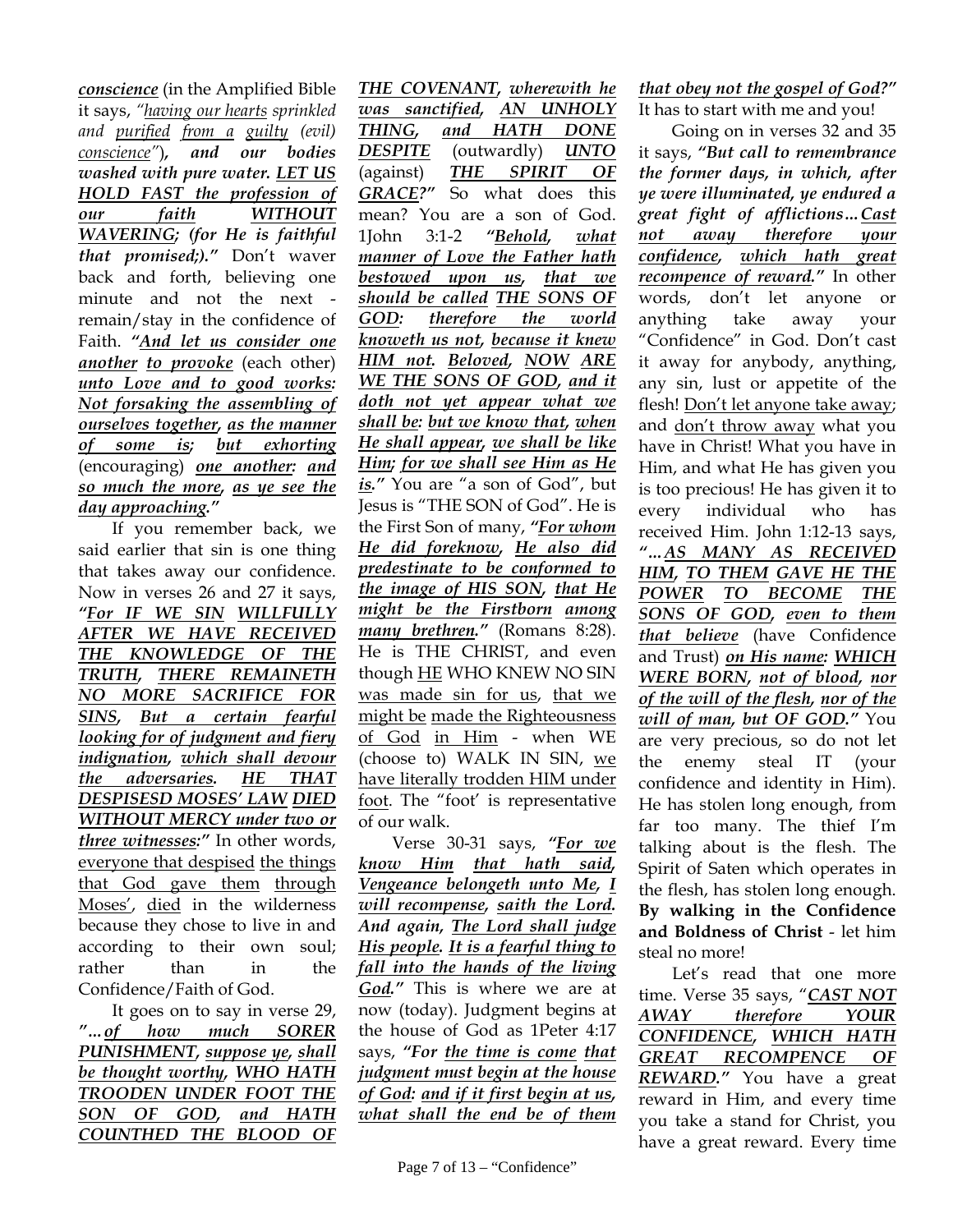you deny self, take up your cross, and follow after Him (by obeying Him; by walking in the Word/Confidence of God), you have a great reward! That great reward is the Crown of Glory (mind and Nature of Christ), and IT never fades away.

I know that sometimes even I say, "God, how long? You've told us things, but how much longer? When will it happen, Lord? Even so Lord, help me, because I don't want to become like the people in the days of Noah. I don't want to enter into doubt and unbelief and let go of what you have told me, or become complacent believing that it is still afar off." God wants us to have "Confidence" and believe that He is who He is; and with Patience walk and trust in Faith, that all that He has said and promised will come to pass, just as He has said it would!

Our impatience will rob us of our confidence. Many of us have been through many hells in our life; but through them, God has been working His patience into us! He is going to keep working His patience in to us, because it will be His patience that will enable us to endure to the end. Jesus said in Matthew 10:22 that, *"…he that endureth to the end shall be saved."* God doesn't want you to let go of the promises He has given you; and you know within you, what those promises are.

Verse 36 of Hebrews chapter 10 says, "*For YE HAVE NEED OF PATIENCE, that, AFTER YE HAVE DONE* (finished/fulfilled/completed) *THE WILL OF GOD* (course/purpose/plan He has predestined and set before you)*, YE MIGHT RECEIVE THE PROMISE."* Paul knew that he

had a reward waiting for him, and he also knew when his course was finished. Each one of us is to endure with patience and walk out to the end (completion), the course that God has set before us. Don't let anything stop you or get you off track. Set your heart and mind to go all the way with God, no matter what the cost.

Verses 37-38 says, *"For yet a little while, and He that shall come will come, and will not tarry. NOW* (today) *THE JUST SHALL LIVE BY FAITH: but if any man draw back, my soul shall have no pleasure in him."* Lord, have mercy! Every time we draw back from what God has shown us, He has no pleasure in us!

Verse 39 goes on to say, *"But WE ARE NOT OF THEM who draw back unto perdition; BUT OF THEM THAT BELIEVE TO THE SAVING OF THE SOUL."* 

Where are they drawing back to in verse 38? They are drawing back into the self-will, and God has no pleasure in your self-will, because He has no pleasure in sin. What God has pleasure in, is the Christ that is in you and the Fruits of the Spirit.

How can you have "Confidence"? Abide in Him! If you are the Branch, then you are connected to the Tree (of Life), which He is! Is the Branch going to say, "I have no need of you"? If a Branch removes itself from the Tree, it dies. In other words, when you get (draw back) into your self-will, you are removing yourself from the Vine, which is Christ Himself. That is why Jesus said in John 15:5, *"I am the Vine, ye are the branches: He that abideth in Me, and I in him, the same bringeth forth much fruit:* 

*for* (but) *without* (outside of) *Me ye can do nothing."* This is the reason why we all have to learn to abide in Him.

When we abide in Him we will have the "Confidence" of God flowing in us and through us, just like the sap that flows through the branches of a tree. When you leave that place of abiding in Him, you don't have His "Confidence" anymore. The only way to keep our confidence is by abiding in Him; and if you continue to obey His voice and do what He says, Life and your Relationship with Him just gets better and better, and sweeter and sweeter!

Verse 39 said, *"But WE ARE NOT OF THEM who draw back unto perdition; BUT OF THEM THAT BELIEVE TO THE SAVING OF THE SOUL."* We believe that God is going to completely restore the soul. He didn't come just for your Spirit and to save you from sin; He came for the Spirit, soul, and body. As the soul is restored back to God, the body is redeemed and comes into total health as well. This is the reason what God is working so hard on your soul.

Now look what happened to Israel (we are still talking about confidence here). I tell you, confidence is a good thing to have, because all hell can break loose in the world around you, but you can have Peace within you and Confidence in your God! No matter what is going on around you, you will know within you that He can, and will take care of you, because you know both Whom you serve, and that He Loves you very much!

Israel constantly disobeyed and didn't believe God, and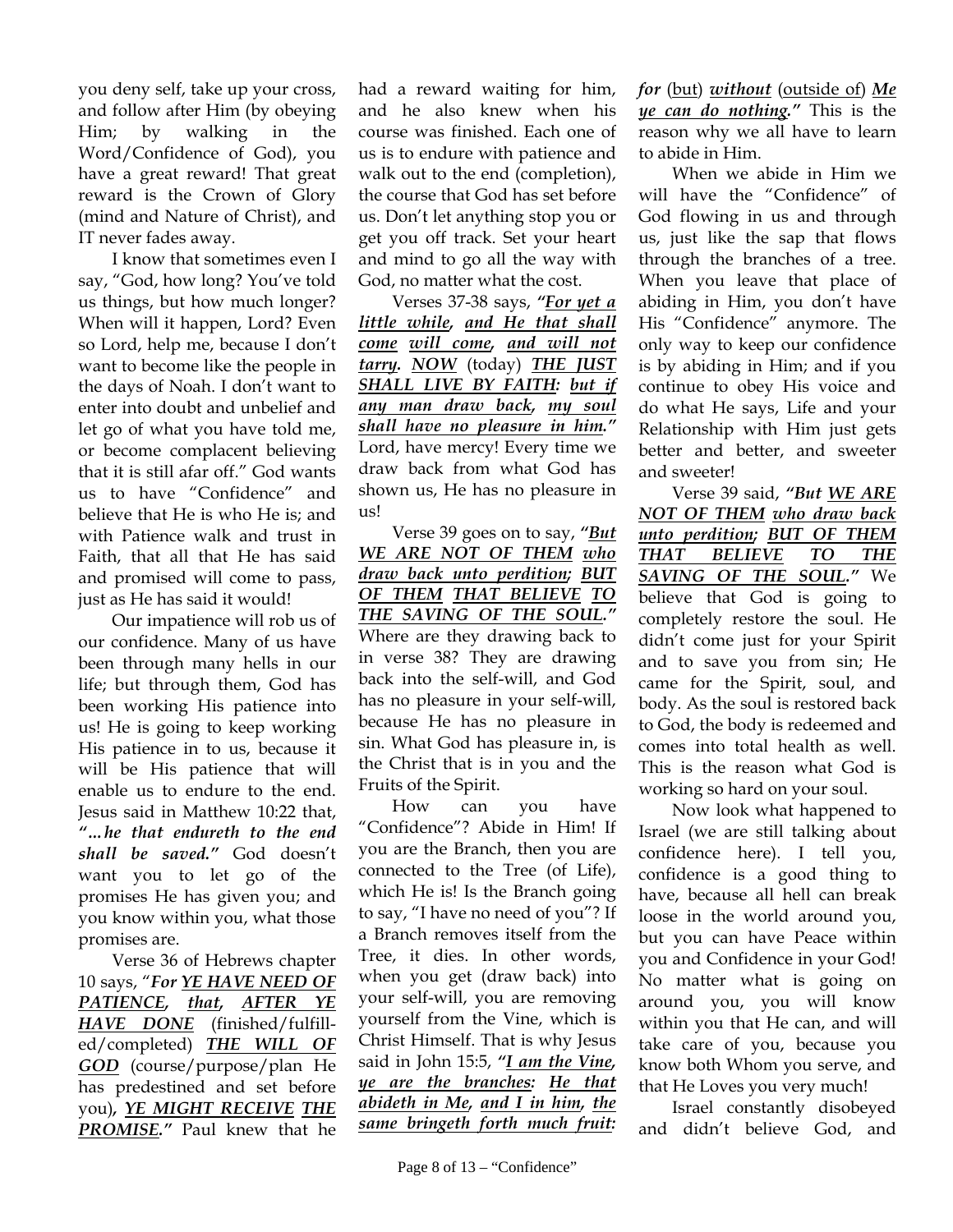Hebrews 3:10-13 says, *"Wherefore I was grieved with that generation, and said, They do alway err in their heart; and they have not known my ways. So I sware in My wrath, They shall not enter into My rest.) Take heed, brethren,…".* Who is He telling to take heed? He is saying this to us! *"…lest there be in any of you AN EVIL HEART OF UNBELIEF, IN DEPARTING FROM THE LIVING GOD. But exhort one another daily,…".* In other words, He is telling us to continually lift and build each other up in Christ. You know, every now and then, we all need an encouraging word. We need someone to come along and remind us of what we have, and who we are in Him. It goes on to say, *"…exhort one another daily while it is called Today; lest any of you BE HARDENED THROUGH THE DECEIPTFUL-NESS OF SIN."*

I have watched this, and seen that when a person gets into sin, their heart hardens and grows cooler towards the Lord. This is true in all of us. When we get in the carnal mind we sin, and sin separates us from our first Love.

I was talking with a woman recently, and she had so much fear. She was afraid to go all the way with the Lord. In her heart she knew that she was a lukewarm Christian, but there are many who are lukewarm and don't even know it. You are lukewarm when you are just doing enough to get by in your relationship with the Lord, but Jesus said in Revelation 3:15-16, *"I know thy works, that thou art neither cold nor hot: I would thou wert cold or hot. So then because thou art lukewarm, and neither cold nor hot, I will spue thee out* 

*of My mouth."* He would rather have you cold or hot than lukewarm towards Him; but what He really wants is for you to be on fire for Him!

Some of you, when God first brought you into this realm in Him, were so excited and on fire for God that you couldn't wait to get to a meeting. You would get here early every meeting because you couldn't wait to be used of God. I also know that after you've done something for ten or fifteen years, you can become relaxed and laid-back, unenthusiastic and half-hearted towards what God is doing through you - and even your relationship with Him. You can get comfortable and fall into a routine where you just go through the motions of what you were once so passionate about. You can begin to take things for granted.

Just like being able to have water every day, we can take all that God has given and called us to in Him for granted. We can become lukewarm (half-hearted; lifeless; weary in well doing; lazy; cold and removed in our heart and mind; without passion and fire) towards God and the things of God, where we no longer pursue Him, and press ever deeper to know Him and be used of Him; to have Him work through us in ways that we can only imagine). He wants us to be on Fire for Him; never settling for less, or growing comfortable where we are at in our relationship with Him. Always desiring more to know Him more deeply and more intimately; to where we are totally One, even as He and the Father are One!

Hebrews 3:14-15 goes on to say, *"For WE ARE MADE PARTAKERS OF CHRIST, IF WE HOLD THE BEGINNING OF OUR CONFIDENCE UNTO THE END; While it is said, Today IF YE WILL HEAR HIS VOICE, HARDEN NOT YOUR HEARTS, as in the provocation."* **"We are made partakers of Christ***…",*  meaning the Full Manifestation of Christ/the totality of His Manifestation in and through us! It is on the horizon and could happen any moment. Only the Father knows for sure the exact moment in time, but He has told us to "be ready", "prepare your heart", "the door (of the ark) is being shut", that He has an "appointed time" and that it is closer than we think. He has told us so many things, so we cannot say that we did not know. He has told us to be as the five wise virgins and to keep our lamps full, because the fact is, **when the Father's time is come - He will do all that He has said in the twinkling of an eye.** That is how quickly it will happen! Jesus said that, many have been called, but few will be chosen and found as Faithful and True. **Having been made Partakers in Christ - the Sons of God standing IN and AS ONE with THE SON OF GOD! They will stand AS ONE and manifest all that the Father IS. All creation will see His Glory and through them He will set creation free.**

 Notice that little word once again in verse 14 where it says, **"if"**; because that little word **"if"** means that it is conditional of your obedience and staying power/abiding to the end. It says, *"IF we hold the beginning of our confidence stedfast unto the end."* Remember how on fire you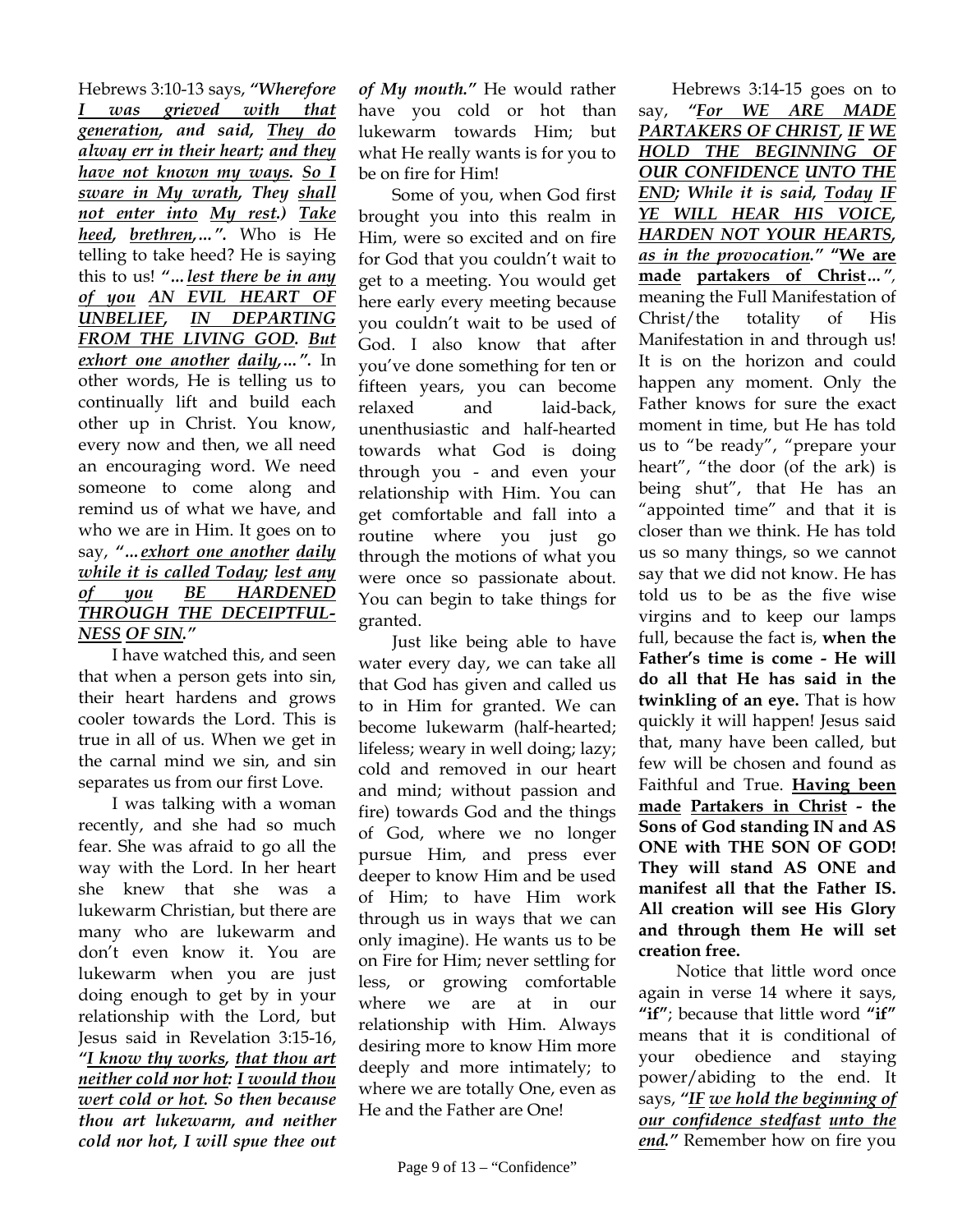were for God in the beginning, and the confidence that you had then! We are to hold onto that confidence and not let it go for anything. We are to keep that fire alive and burning hot and bright within no matter what. Even in the natural, keeping a fire burning takes hard work. You don't just light it and expect it to burn forever. You have to keep adding fuel/branches of wood and logs that have been cut and split to the fire, other wise it will grow cold and die out.

God has called you "trees" and "branches", and in Romans 12:1, it says that, *"…by the mercies of God, you are to present your bodies a living sacrifice, holy, acceptable unto God, for this is your reasonable service."* We are the fuel that must be cast upon the Fire (which is God Himself) to keep the Love affair we have with the Lord alive and flourishing within us. He has promised that He would never leave us or forsake us, but sometimes we still forsake Him and sin, allowing our hearts to harden, and the flames of our love affair with Him to grown dim and cold. We have to tend our fire and love affair daily, by presenting ourselves to Him a living sacrifice - laying down our will for His by throwing it upon the Fire to be consumed. "IF" we are going to hold fast the beginning of our Confidence steadfast until the end, then this is our reasonable service/the will of God, that we might receive the prize in that twinkling of an eye.

However, "IF" we get into stubbornness and rebellion (and we all have at one time or another), than we will lose the confidence we had at the

beginning; and our fire for God will begin to grow cold and die. God wants us to have that same confidence that we had at the beginning, and keep it alive! We are to be steadfast in holding onto our confidence in Him. It is to be a way of Living for us that is to remain constant until the end.

I am going to tell you one more thing, and it may be really hard for you to hear. But you know what? I have to tell it like it is! Some of God's sons don't have enough fear and respect for the Lord. The reason being - if we did have a proper fear and respect for the Lord, we wouldn't keep doing the same things over and over again. If we really believed that God is Who He says He is, and that He means what He says, we would be much further along in Him than we are now. We would be on fire for Him all the time!

Proverbs 14:26 says, *"In the fear of the LORD is strong confidence: and his children shall have a place of refuge."* An individual that has confidence will fear the Lord. Well what does fear mean? Respect! To respect Him! To respect WHO HE IS, AND BELIEVE THAT WHAT HE SAYS IS TRUE AND REAL! To respect and know that He is Love; and He is Joy. That all He wants for us is to have an abundant Life of Righteousness, Peace, and Joy in the Holy Spirit; a Life of freedom and liberty in the Kingdom of God; and to both inherit and become all that He is through Christ. This is what He is bringing us into. This is the Good News!

However, to bring us into this place in Him, He first has to tear down all the other kingdoms,

principalities, and powers in us, (*"For we wrestle not against flesh and blood, but against principalities, against powers, against the rulers of the darkness of this world, against spiritual wickedness in high places."*  (Ephesians 6:12). He has to deal with and consume every negative thought, every lie, every concept and idea, doctrine and teaching, that is contrary to the Word and Spirit of God. Every thing that we have fed upon and believed that has kept us from walking in the confidence of God, must be torn down and consumed, because they rob us of the Life that He has called us to in Him. If we really respected Him, then no matter how temptation comes to us, we wouldn't yield to it.

I can remember when I first started out in the Lord, and if I did something wrong and had to go to a meeting back then - I started to beat myself up. I kept thinking and telling myself, "I can't go. I can't go." What I was really saying was, "After what has happened this week, I don't have enough (confidence) in me to bring out your Word." In disobeying God, I knew that I had lost my confidence. But I also learned that I didn't have to stay in that state of guilt and selfcondemnation. Rather than beat myself up and feed on the negative, I learned to go before my Father and repent. I would immediately go within and get things right between Him and me. Immediately after doing this, His confidence to minister would come back again.

You learn after a few hard lessons that you don't like that other realm (being outside of His confidence). In fact you hate it. I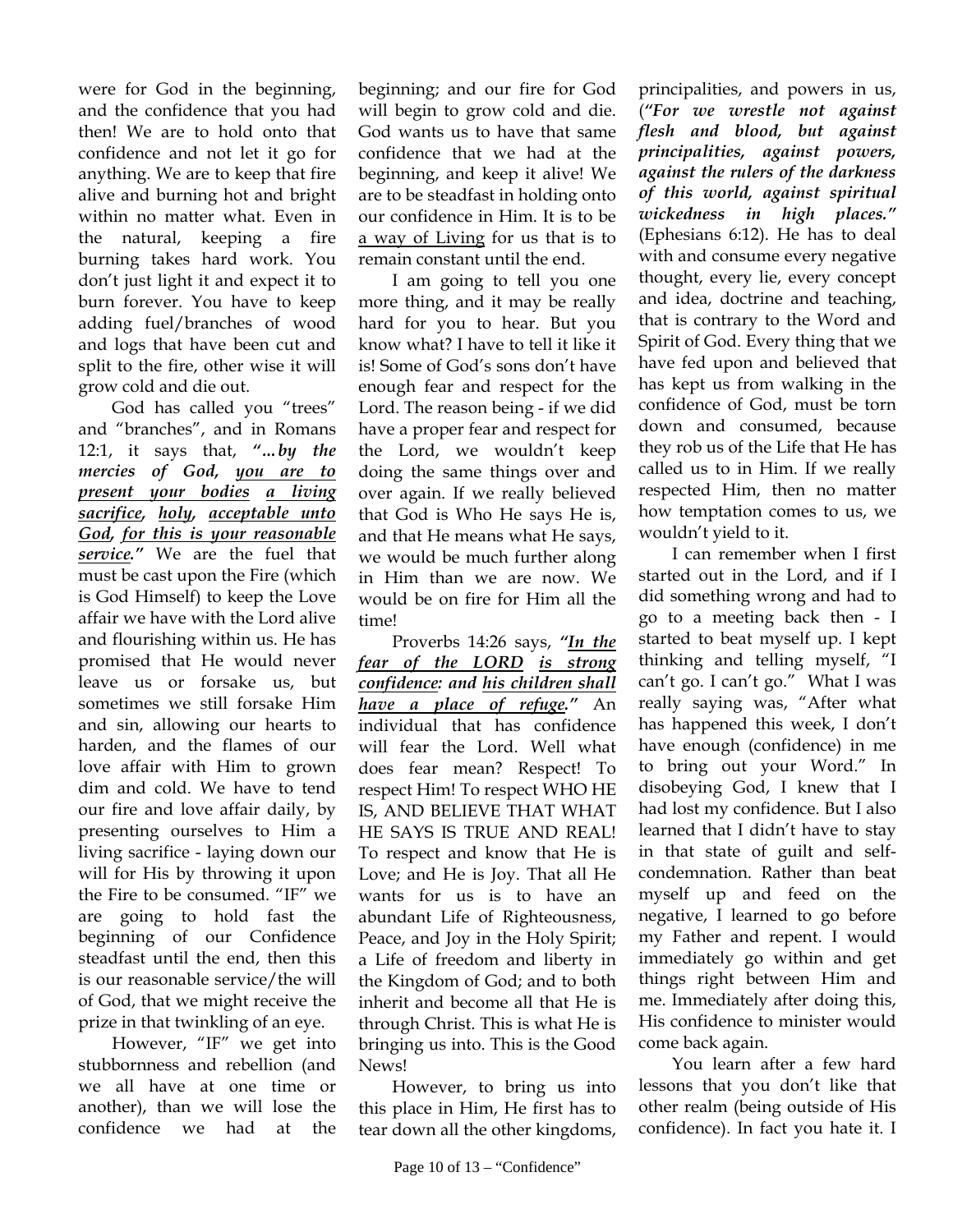don't like it down there (in the hells of my mind) with all those fears, worries, anxieties, and guilt. We don't have to keep making the same mistakes that cost us the "Confidence" and "Peace" we have in Him. If your heart hardens towards God, you don't have the Love for people that you have in Him. That is not the Nature of God, and that is not what He created you for. He created us to be like Him, and God is "Confidence".

Today, people are depending on, and have confidence in their money and credit cards. Some put their confidence in other people. But how devastated they are when the kingdoms they believe in come crashing down around them. Anything and anybody that they put their trust/confidence in will let them down, because they have worshipped and even made these things (and sometimes people) as other gods to themselves. Lord, have Mercy! When God brings the stock market down, I can't imagine what is going to happen to not only this country (America), but to the whole world! Nevertheless, God will have Mercy upon us, because our confidence and trust is in Him!

Once again, Proverbs 14:26 says, *"IN THE FEAR OF THE LORD IS STRONG CONFIDENCE: and His children shall have a place of refuge."* I got really excited about this Word when God gave it to me, because it is dealing with all these other kingdoms that people put their confidence and trust in. We are bombarded with so many thoughts that you need to know WHO you are IN CHRIST. The fear of the Lord is clean and pure.

In Psalms 111:10 it says, *"The FEAR OF THE LORD IS THE BEGINNING OF WISDOM: A GOOD UNDERSTANDING HAVE all they THAT DO HIS COMMANDMENT* (Jesus said in John 14:15 *"If ye love me, keep my commandments."*)*: His praise endureth for ever."* And in Proverbs 9:10 it says that, *"The FEAR OF THE LORD IS THE BEGINNING OF WISDOM: and KNOWLEDGE OF THE HOLY is UNDERSTANDING."*

If you really understand this, then you will stay on track all the way through your walk in Him; and the deeper you go in Him, the more Wisdom, Knowledge, and Understanding you will gain. It will come by KNOWING THAT GOD'S WORD IS TRUE, because the FEAR OF THE LORD truly is THE BEGINNING OF WISDOM. As you walk in the fear of the Lord, and as One with Christ through your relationship with Him, He will lay more Wisdom upon your heart and mind, and bring you to the place where you walk in the strong Confidence of Christ.

Psalm 19:9-14 says, *"The FEAR of the LORD is CLEAN, enduring for ever: the JUDGMENTS of the LORD are TRUE and RIGHTEOUS altogether. More to be desired are they than gold, yea, than much fine gold: sweeter also than honey and the honeycomb. Moreover by them is thy servant warned".* In other words, by the fear of the Lord, and by His Word – we are warned. *"…and in keeping of them there is great reward. Who can understand his errors? cleanse thou me from secret faults. Keep back Thy servant also from presumptuous sins; let them not have dominion* 

*over me: then shall I be upright, and I shall be innocent from the great transgression."* He is saying, "God, I am tired of sin having dominion over me. Don't let these things have dominion over me, because then (if You do this Lord) I will be upright and innocent." When you walk in the fear of the Lord, you will walk in Righteousness all the time. In doing so, you will walk in True Confidence! *"Let the words of my mouth, and the meditation of my heart, be acceptable in Thy sight, O LORD, my Strength, and my Redeemer.*

Proverbs 25:19 says, *"Confidence in an unfaithful man in time of trouble is like a broken tooth, and a foot out of joint."* Just like in the verse above, God has some unfaithful sons. In the early part of the ministry it was a real learning experience. I had to learn who I could trust and depend on. There were certain sons that would say, "I will do it. You can count on me." But when the time came, they would not be there. They never showed up, and never did what they said. Over time you learn who you can depend on to follow through with what they say. An unfaithful man is like a broken tooth (and not only that) he has a foot that is out of joint. In other words, he has a crooked walk! This speaks of his character and who they are.

Proverbs 3:25-26 tells us to, *"Be not afraid of sudden fear* (terror)*, neither of the desolation of the wicked, when it cometh. For the LORD shall be thy confidence, and shall keep thy foot from being taken."* In the Amplified Bible this same passage reads as, *"BE NOT AFRAID of sudden terror AND*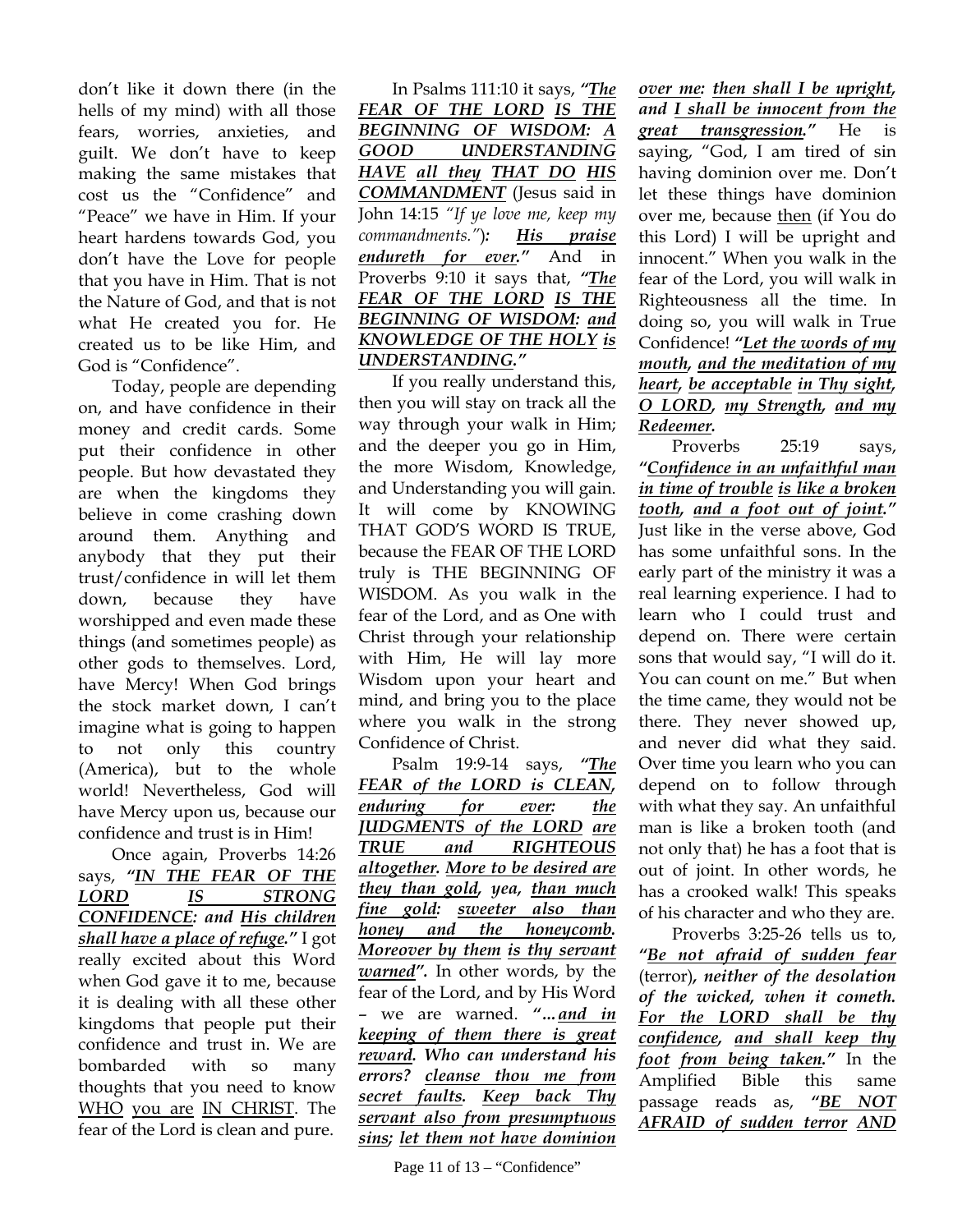*PANIC,…"* There might be some sudden terror in our country, or in another part of the world, but He is saying, "BE NOT AFRAID of sudden terrors. Do not panic." *"…nor of the stormy blast or the storm and ruin of the wicked when it comes [for you will be guiltless]…"* Do you know how to get confidence? God has to bring storms your way. There is no way around it. Through the storms your confidence becomes stronger and stronger, as you are strong in Christ! It says, *"BE NOT AFRAID of sudden terror AND* (DO NOT) *PANIC, nor of the stormy blast or the storm and ruin of the wicked when it comes [for you will be guiltless], FOR THE LORD SHALL BE YOUR CONFIDENCE, FIRM AND STRONG,".* Make note of this scripture and get it into your head. Meditate upon it when any terror or sudden thing happens. God doesn't want you to panic and lose your confidence. Again, HE has said (and His Word is True), *"FOR THE LORD SHALL BE YOUR CONFIDENCE, FIRM AND STRONG, and shall keep your foot from being caught [in a trap or some hidden danger]."* Isn't God Good? Remember this verse!

Psalm 118:8 in the Amplified Bible says, *"It is better to trust and take refuge in the Lord than to put confidence in man."* Isn't that the truth!

Another way to keep your confidence is by having Peace in your mind. Philippians chapter 4:4-7 goes right along with this, because it is the Peace of God that keeps our hearts and minds in the "Confidence" of God. Philippians 4:4 says, *"Rejoice in the Lord always: and again I say, Rejoice."* The Word of God says

that we are to "Rejoice always", but we don't always do that. Do we? Sometimes when we're facing a problem, we stop rejoicing and begin to look at our situations with our natural eyes and understanding rather than go immediately to God in prayer and rejoice. Then, because of the appearance of things our minds begin to wander (away from the Lord WHO IS our Confidence, our Peace, our Strength, our Refuge, and our Redeemer), and our own action then opens the door for the enemy to come in and begin bombarding us with one negative thought after another, causing us to lose our peace and our confidence.

Philippians 4:5-6 goes on to say, *"Let your moderation* (strength of mind/resolve/confidence) *be known unto all men. THE LORD IS AT HAND. BE CAREFUL* (anxious) *FOR NOTHING; but IN EVERY THING BY PRAYER AND SUPLICATION WITH THANKSGIVING LET YOUR REQUESTS BE MADE KNOWN UNTO GOD."* To keep your confidence, you need to get in prayer. When you do that, the Peace of God will fill your mind and cancel out all those thoughts that bombard and rob you of your confidence. When you get in prayer, it says that you are to make your requests known unto the God with THANKSGIVING (Praise and Worship) in your heart. He then answers you by flooding your mind with His Peace. *"AND THE PEACE OF GOD, which passeth all understanding, SHALL KEEP YOUR HEARTS AND MINDS THROUGH CHRIST JESUS*.*"* 

When you come to Him in the FEAR OF THE LORD, REJOICING and in PRAYER, MAKING YOUR REQUESTS KNOW WITH THANKSGIVING in your heart, God will literally PASSOVER all your natural understanding and reasoning that you had been leaning upon; and as I said, He will flood your mind with His Peace which passes all understanding to keep your heart and mind in Confidence through Christ Jesus.

Notice that it says in Philippians 4:7 that, **"…***THE PEACE OF GOD, which passeth all understanding, SHALL KEEP YOUR HEARTS AND MINDS THROUGH CHRIST JESUS".* It will not be done in your own strength, but through Christ Jesus. It is Christ who is doing this. He is not only your source of Confidence, but He is Confidence itself - manifested for all creation to see. Confidence is trusting, believing, and walking wholeheartedly in God, and comes by doing the will of the Father. When you are in prayer, making your requests known to the Father, a communion and exchange takes place between you, and what He gives you is Confidence/Himself/His Love, Mercy and Grace/His Power, Strength and Authority/His Peace, Wisdom, and Understanding. God wants us to walk in that "Confidence" and keep it to the very end.

In the Amplified Bible, Isaiah 30:15 says, *"For thus said the Lord God, the Holy One of Israel: In returning [to Me] and resting [in Me] you shall be saved; in quietness and in [trusting] confidence shall be your strength...".* Quietness in the